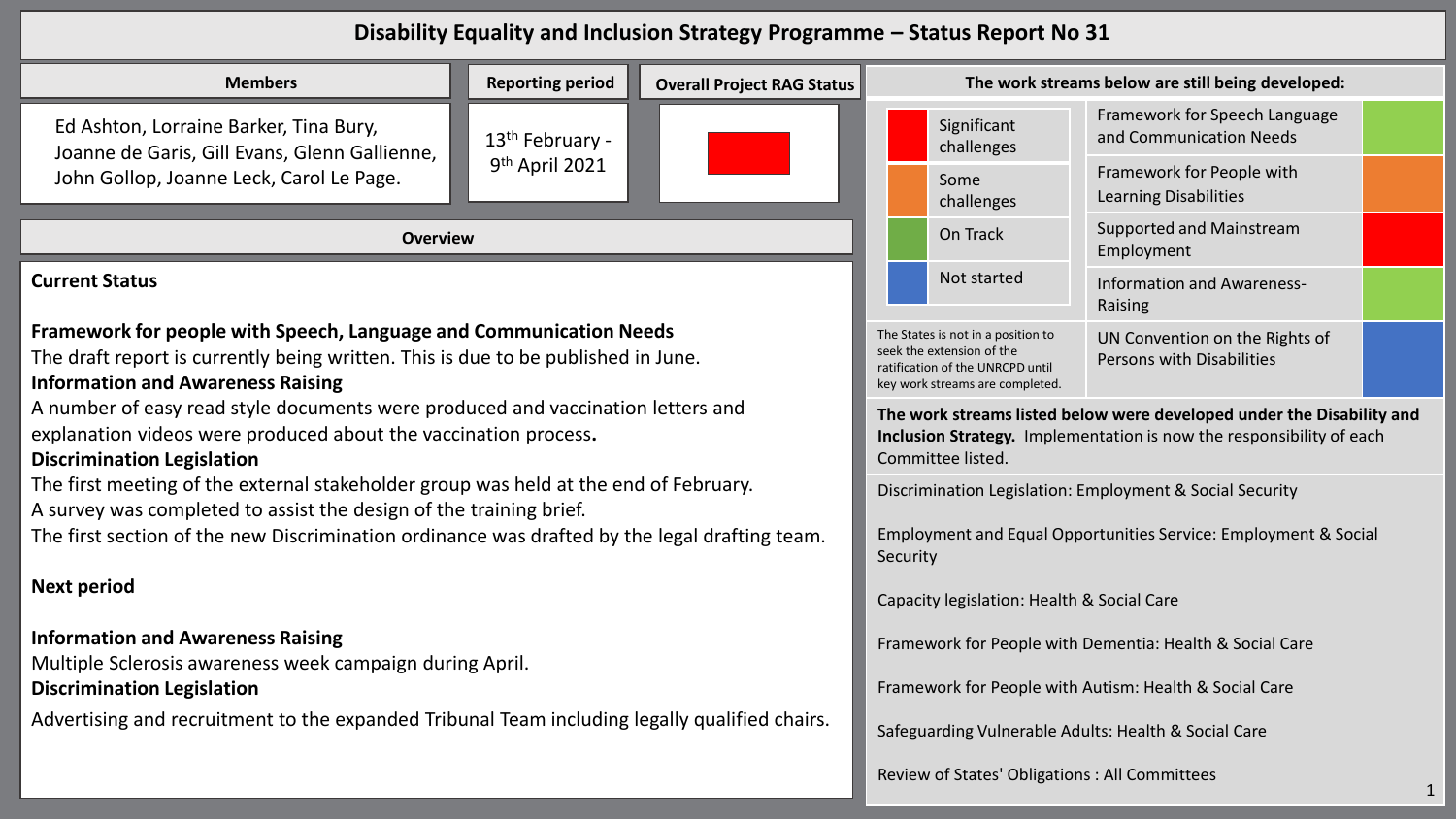## **Disability Equality and Inclusion Strategy Programme Board – Status Report – Work streams being developed**

| Framework for people with Speech,                                                             |                                                       | Current Status: 13 <sup>th</sup> February -9 <sup>th</sup> April 2021                                                                                                                        | Next Period: 10 <sup>th</sup> April-4 <sup>th</sup> June 2021                                                                                                                      |
|-----------------------------------------------------------------------------------------------|-------------------------------------------------------|----------------------------------------------------------------------------------------------------------------------------------------------------------------------------------------------|------------------------------------------------------------------------------------------------------------------------------------------------------------------------------------|
| <b>Language and Communication Needs</b><br>Project Lead:<br><b>Target Completion</b><br>Date: | <b>HSC</b><br>Original Q4 2020<br>Revised May<br>2021 | Writing of the detailed draft report is currently in progress.<br><b>Risks</b><br>Covid-19 impact on resources and clinical services.<br>Other resourcing issues<br>Competing priorities.    | Update Programme Board at meeting on 22 <sup>nd</sup> April. To present<br>proposed outline and structure and receive feedback to<br>incorporate in final Communication Framework. |
| <b>RAG Status:</b>                                                                            | Amber                                                 |                                                                                                                                                                                              |                                                                                                                                                                                    |
|                                                                                               |                                                       |                                                                                                                                                                                              |                                                                                                                                                                                    |
| Framework for people with Learning                                                            |                                                       | Current Status: 13 <sup>th</sup> February -9 <sup>th</sup> April 2021                                                                                                                        | Next Period: 10 <sup>th</sup> April-4 <sup>th</sup> June 2021                                                                                                                      |
| <b>Disabilities</b>                                                                           |                                                       | COVID-19 lockdown delay to progress due to priorities focussed                                                                                                                               | Reconvene Learning Disability framework steering group                                                                                                                             |
| Project Lead:                                                                                 | <b>HSC</b>                                            | elsewhere<br><b>Risks</b><br>Staff resources due to increased workload on top of Business as Usual.                                                                                          | Produce framework actions incorporating education, adult and<br>children's service reviews                                                                                         |
| <b>Target Completion</b><br>Date:                                                             | <b>TBC</b>                                            |                                                                                                                                                                                              |                                                                                                                                                                                    |
| <b>RAG Status:</b>                                                                            | Amber                                                 |                                                                                                                                                                                              |                                                                                                                                                                                    |
|                                                                                               |                                                       |                                                                                                                                                                                              |                                                                                                                                                                                    |
| Supported and mainstream employment                                                           |                                                       | Current Status: 13 <sup>th</sup> February -9 <sup>th</sup> April 2021                                                                                                                        | Next Period: 10 <sup>th</sup> April-4 <sup>th</sup> June 2021                                                                                                                      |
| Project Lead:                                                                                 | ESS                                                   | <b>Map of Services chart</b><br>Most of the draft charts have now been completed.<br>The completed charts have been returned to the relevant agencies for<br>their review prior to sign off. | Ensure that the Employment and Social Security services chart is<br>updated<br>Follow up the responses from agencies that have not yet<br>returned their charts.                   |
| <b>Target Completion</b>                                                                      | <b>Revised June</b>                                   |                                                                                                                                                                                              |                                                                                                                                                                                    |
| Date:                                                                                         | 2021                                                  | Six charts have currently been returned by the agencies.<br>$\bullet$                                                                                                                        | Complete the remaining draft charts.                                                                                                                                               |
| <b>RAG Status:</b>                                                                            | <b>Red</b>                                            |                                                                                                                                                                                              | Collate all of the charts into one document.                                                                                                                                       |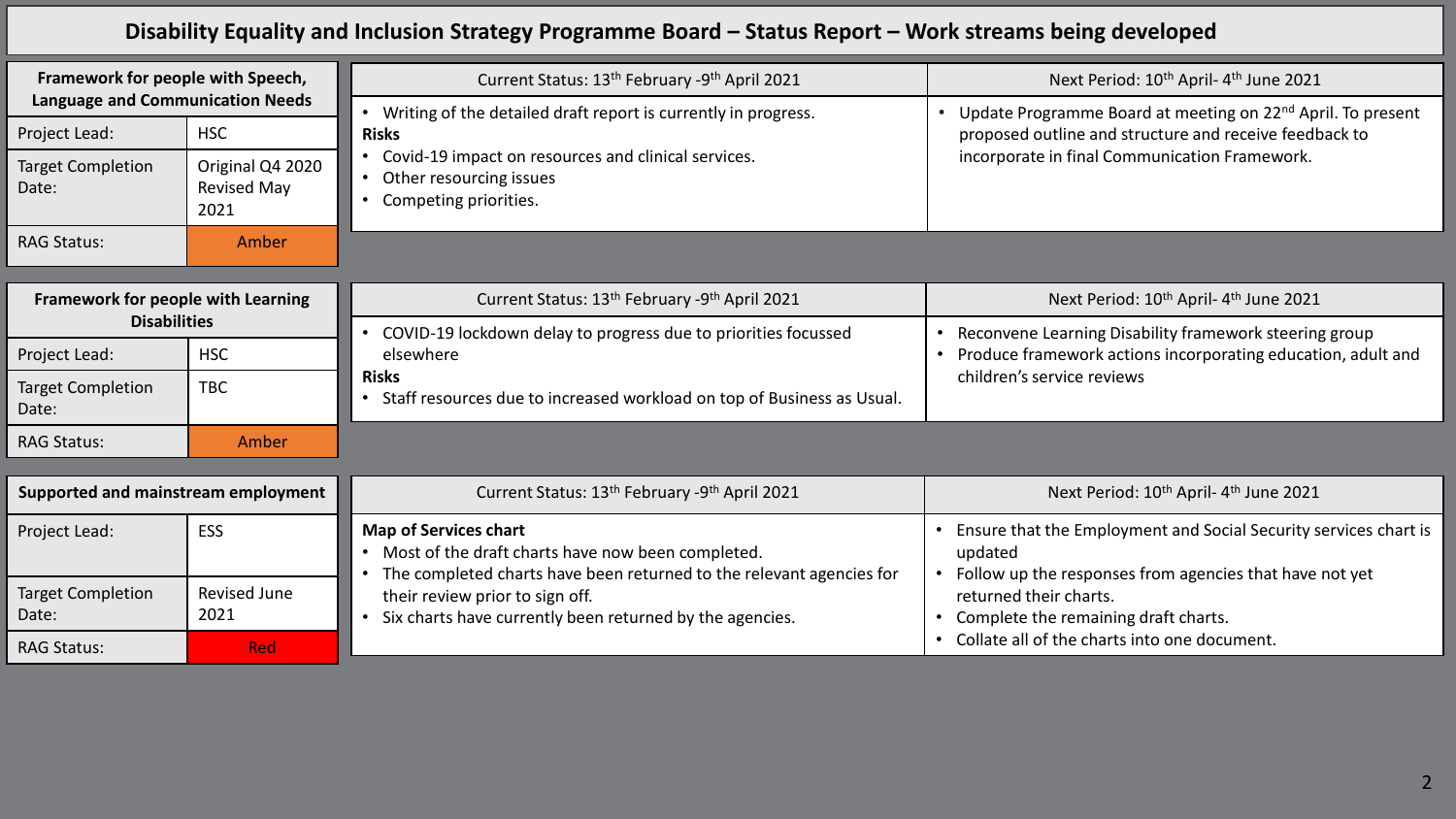| <b>Information &amp; awareness raising</b> |            | Current Status: 13 <sup>th</sup> February -9 <sup>th</sup> April 2021                                                                                                                                                                                                                                                                                                                                                                                                                                                                                                                                                                                                                                                                                                                                                                                                                                                                                                                                                                                                                                                                                                                                                                                                                                                                                                                                        | Next Period: 10 <sup>th</sup> April-4 <sup>th</sup> June 2021                                        |
|--------------------------------------------|------------|--------------------------------------------------------------------------------------------------------------------------------------------------------------------------------------------------------------------------------------------------------------------------------------------------------------------------------------------------------------------------------------------------------------------------------------------------------------------------------------------------------------------------------------------------------------------------------------------------------------------------------------------------------------------------------------------------------------------------------------------------------------------------------------------------------------------------------------------------------------------------------------------------------------------------------------------------------------------------------------------------------------------------------------------------------------------------------------------------------------------------------------------------------------------------------------------------------------------------------------------------------------------------------------------------------------------------------------------------------------------------------------------------------------|------------------------------------------------------------------------------------------------------|
| Project Lead:                              | <b>ESS</b> | Information:                                                                                                                                                                                                                                                                                                                                                                                                                                                                                                                                                                                                                                                                                                                                                                                                                                                                                                                                                                                                                                                                                                                                                                                                                                                                                                                                                                                                 |                                                                                                      |
| <b>Target Completion</b><br>Date:          | ongoing    | The following easy read guides were produced by the Adult Disability<br>Service and the States Communications team in conjunction with                                                                                                                                                                                                                                                                                                                                                                                                                                                                                                                                                                                                                                                                                                                                                                                                                                                                                                                                                                                                                                                                                                                                                                                                                                                                       | • The Special Educational Needs and Disability review will be<br>published on 6 <sup>th</sup> April. |
| <b>RAG Status:</b>                         | Green      | Mencap UK. They provide easy to understand information on a range<br>of different topics and are available to download from the gov.gg or<br>the signpost website.<br>• All about handwashing<br>• All about vaccines<br>• All about vaccines<br>• All about vaccines<br><b>Social distancing</b><br>Social story- Living alone<br>Social story- Living with other people<br>• Coping with Lockdown- Top Tips to feel better<br><b>Vaccination information</b><br>• Information about attending for a vaccination was provided in<br>different ways, to meet the needs of different people.<br>• An easy read invitation letter was produced. This was sent out with an<br>easy read vaccination leaflet which was produced by Adult Disability<br>Services.<br>• Three videos were also produced to support people attending the<br>vaccination clinic who have a learning disability, and may be either<br>non-verbal or minimally verbal. The videos can be used in different<br>ways, as is most appropriate for each person.<br>• The video can be watched from start to finish, or someone<br>may chose to only watch the parts of the video where there<br>will be new experiences.<br>• The video can be watched before the person attends. Or using<br>a mobile device, and watch parts of the video, as they go<br>through the process.<br>Some people may benefit from watching the video several | Information                                                                                          |

3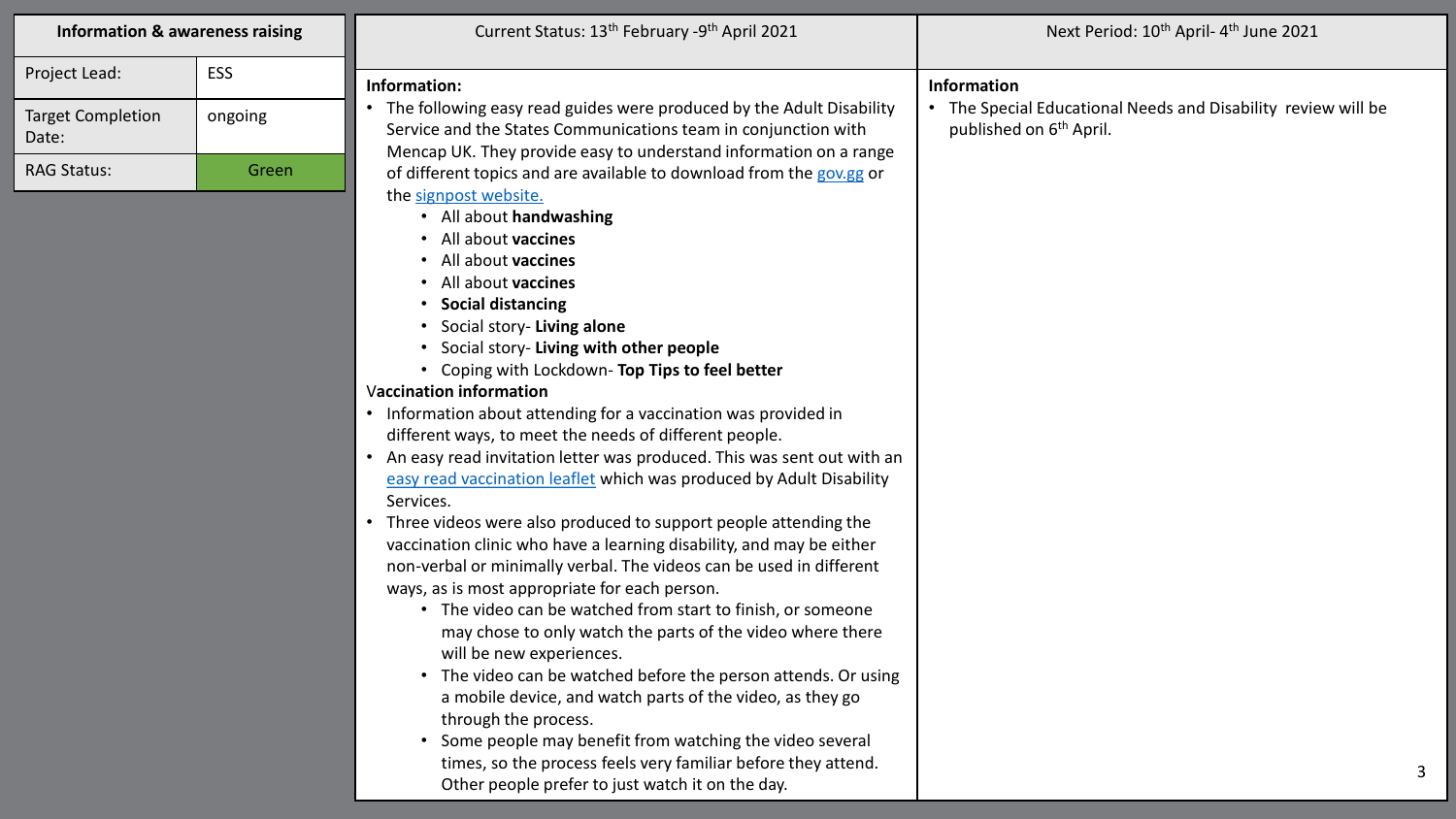| <b>Information &amp; awareness raising</b><br>continued | Current Status: 13 <sup>th</sup> February -9 <sup>th</sup> April 2021                                                                                                                                                                                                                                                                                                                                                                                                                                                                                                                                                                                                                                                                                                                                                                                                                                                                                                                                                                                                                                                                                                                                                                                                                                                                                                                                                                                                                                                                                                                                                                                                                                                                                                                                                                                                                                                                                                                                                                                                                                                                       | Next Period: 10 <sup>th</sup> April-4 <sup>th</sup> June 2021                                                                                                                                                                                                                                                                                                                                                                                                                                                                                                                                                                                                                                                                                                                                    |
|---------------------------------------------------------|---------------------------------------------------------------------------------------------------------------------------------------------------------------------------------------------------------------------------------------------------------------------------------------------------------------------------------------------------------------------------------------------------------------------------------------------------------------------------------------------------------------------------------------------------------------------------------------------------------------------------------------------------------------------------------------------------------------------------------------------------------------------------------------------------------------------------------------------------------------------------------------------------------------------------------------------------------------------------------------------------------------------------------------------------------------------------------------------------------------------------------------------------------------------------------------------------------------------------------------------------------------------------------------------------------------------------------------------------------------------------------------------------------------------------------------------------------------------------------------------------------------------------------------------------------------------------------------------------------------------------------------------------------------------------------------------------------------------------------------------------------------------------------------------------------------------------------------------------------------------------------------------------------------------------------------------------------------------------------------------------------------------------------------------------------------------------------------------------------------------------------------------|--------------------------------------------------------------------------------------------------------------------------------------------------------------------------------------------------------------------------------------------------------------------------------------------------------------------------------------------------------------------------------------------------------------------------------------------------------------------------------------------------------------------------------------------------------------------------------------------------------------------------------------------------------------------------------------------------------------------------------------------------------------------------------------------------|
|                                                         | <b>Awareness raising</b><br>• Following the easing of lockdown and the associated restrictions, the<br>awareness raising and training sessions have recommenced.<br>• Hidden disability awareness training was presented to museum staff.<br>• Autism awareness week, 29 <sup>th</sup> March -4 <sup>th</sup> April, is the chance to<br>celebrate our differences so we all have the chance to shine.<br>• The Adult Disability Service and third sector colleagues from Autism<br>Guernsey worked together to produce a series of videos for social<br>media and an article for the Guernsey press. In the social media films<br>Clint, Rachel, Ramsay and his mum talked about their experiences<br>with autism and about being autastic!<br><b>Early years education</b><br>• A Transition speed dating event was held in March. This involved<br>schools SENDCo and preschools/ day Nursery SENDCo, Speech &<br>Language Therapists, Educational Psychology, Communication,<br>Interaction & Autism Service and Children Development and focussed<br>on enhanced transition which will enable children and schools to be<br>better supported through the transition and as they start school.<br>The Early Years Quality Standards for Childminders (EYQSCM) is<br>complete and training for the sector continues to take place<br>throughout the summer term. It will go live on 1/9/21 and<br>inspections will be against the new standards and the EYQSCM will<br>replace the Minimum Standards for Childminders.<br>The States Early Years Team (SEYT) have finalised the Quality<br>Assurance Framework (QAF). This is a framework setting out how the<br>team will support, challenge and inspect the sector ensuring<br>continued improvement and high quality provision for all children in<br>the Bailiwick. The SEYT have worked with a specialist Early Years<br>consultant to develop this framework. This process will be shared with<br>partner services across the private, third and State sectors.<br><b>Disability awareness training</b><br>• A total of 3247 people have signed up to the online training. 73 have | <b>Awareness raising</b><br>• Second Hidden disability awareness training session for museum<br>staff<br>Hidden disability awareness training for newly recruited Ports<br>$\bullet$<br>Welcome team<br>Hidden disability training for GROW Limited staff (presented with<br>a third sector colleague.)<br>Hidden disability training for probation staff (rescheduled from<br>March.)<br>Awareness raising initiative for Multiple Sclerosis week<br>commencing on the 19 <sup>th</sup> April.<br>This will include videos on social media, an article for the<br>Guernsey Press and a media release to promote the week.<br><b>Early years education</b><br>Impact and planning following the NASEN review linking into and<br>revising SEYT action plan<br>Update on EYQSCM and QAF roll out. |
|                                                         | completed the training so far in 2021.                                                                                                                                                                                                                                                                                                                                                                                                                                                                                                                                                                                                                                                                                                                                                                                                                                                                                                                                                                                                                                                                                                                                                                                                                                                                                                                                                                                                                                                                                                                                                                                                                                                                                                                                                                                                                                                                                                                                                                                                                                                                                                      | 4                                                                                                                                                                                                                                                                                                                                                                                                                                                                                                                                                                                                                                                                                                                                                                                                |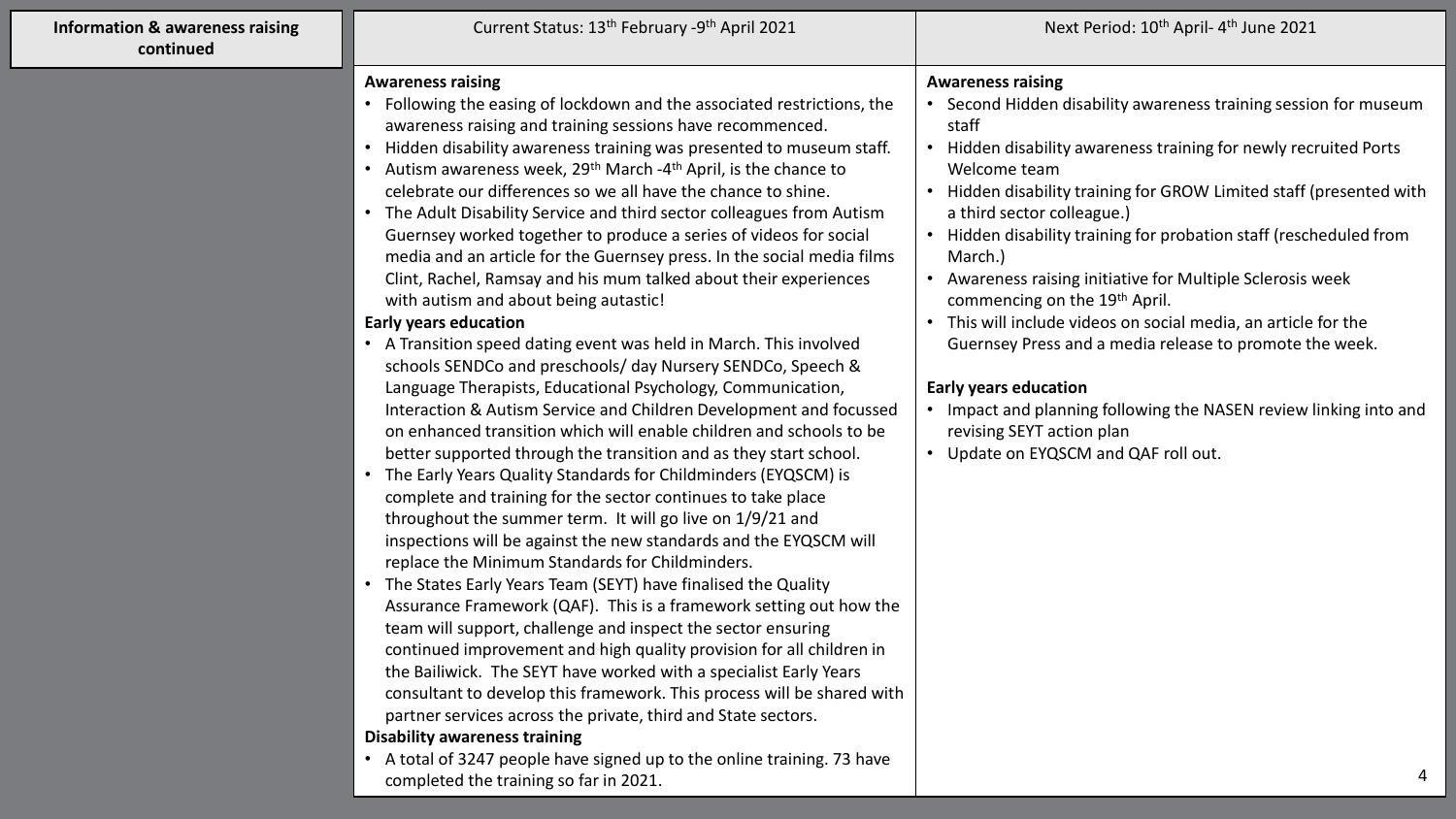| UN Convention on the Rights of Persons<br>with Disabilities (UNCRPD) |     | Current Status: 13 <sup>th</sup> February -9 <sup>th</sup> April 2021                                                            | Next Period: 10 <sup>th</sup> April-4 <sup>th</sup> June 2021 |
|----------------------------------------------------------------------|-----|----------------------------------------------------------------------------------------------------------------------------------|---------------------------------------------------------------|
| Project Lead:                                                        | ESS | The States is not in a position to seek the extension of the ratification<br>of the UNCRPD until key work streams are completed. |                                                               |
| <b>Target Completion</b><br>Date:                                    | TBC |                                                                                                                                  |                                                               |
| <b>RAG Status:</b>                                                   |     |                                                                                                                                  |                                                               |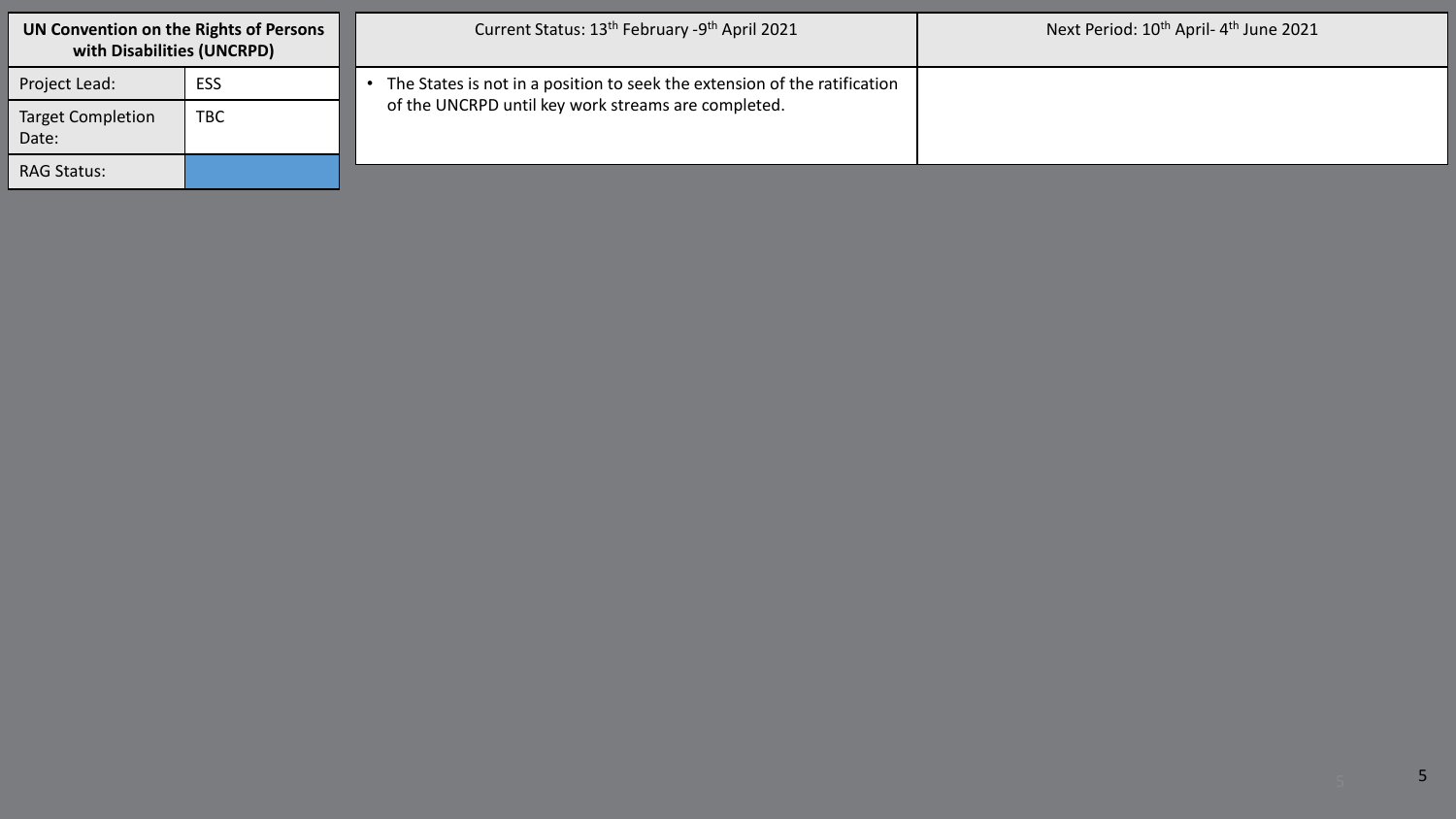## **Disability Equality and Inclusion Strategy Programme Board – Status Report – Work streams being implemented**

| <b>Discrimination Legislation</b> |                | Current Status: 13 <sup>th</sup> February -9 <sup>th</sup> April 2021                                                                                                                                                                                                                                                                                                                                                                                                                                                                                                                                                                                                                                                                                                                                                                                                                                                                                                                                                                                                                                                                                                                                                                                                                                                                                                                                                                                                                                  | Next Period: 10 <sup>th</sup> April-4 <sup>th</sup> June 2021                                                                                                                                                                                                                                                                                                                                                                                                                                                                                                                                                                                  |
|-----------------------------------|----------------|--------------------------------------------------------------------------------------------------------------------------------------------------------------------------------------------------------------------------------------------------------------------------------------------------------------------------------------------------------------------------------------------------------------------------------------------------------------------------------------------------------------------------------------------------------------------------------------------------------------------------------------------------------------------------------------------------------------------------------------------------------------------------------------------------------------------------------------------------------------------------------------------------------------------------------------------------------------------------------------------------------------------------------------------------------------------------------------------------------------------------------------------------------------------------------------------------------------------------------------------------------------------------------------------------------------------------------------------------------------------------------------------------------------------------------------------------------------------------------------------------------|------------------------------------------------------------------------------------------------------------------------------------------------------------------------------------------------------------------------------------------------------------------------------------------------------------------------------------------------------------------------------------------------------------------------------------------------------------------------------------------------------------------------------------------------------------------------------------------------------------------------------------------------|
| Project Lead:                     | <b>ESS</b>     | <b>Explain New Discrimination Law</b>                                                                                                                                                                                                                                                                                                                                                                                                                                                                                                                                                                                                                                                                                                                                                                                                                                                                                                                                                                                                                                                                                                                                                                                                                                                                                                                                                                                                                                                                  | <b>Explain new Discrimination Law</b>                                                                                                                                                                                                                                                                                                                                                                                                                                                                                                                                                                                                          |
| Proposals accepted                | Implementation | <b>Promote Equality</b><br><b>Implementation of complaints handling</b>                                                                                                                                                                                                                                                                                                                                                                                                                                                                                                                                                                                                                                                                                                                                                                                                                                                                                                                                                                                                                                                                                                                                                                                                                                                                                                                                                                                                                                | <b>Promote Equality</b><br>Implementation of complaints handling                                                                                                                                                                                                                                                                                                                                                                                                                                                                                                                                                                               |
|                                   |                | First meeting of Stakeholder Group held at the end of February.<br>Training survey completed to assist design of training brief.<br>First draft of expressions of interest document for awareness raising<br>and training written.<br>First section(s) of new Discrimination Ordinance drafted by legal<br>drafting team.<br>Joint Employment & Social Security and Education, Sports & Culture<br>Committee meeting held to:<br>• discuss the hearing of disability discrimination complaints in<br>the field of education and a plan for future work/research<br>established and<br>• to discuss an exception in relation to the ground of religious<br>belief.<br>• Advert and documentation prepared for the recruitment of new<br>Employment Discrimination Tribunal panel members and chairs.<br>Government Work Plan debate part 1 takes place 24 <sup>th</sup> March 2021<br>and documentation completed and submitted for the scheduled July<br>2021 debate.<br>Meeting arranged with University of Kent to discuss survey brief in<br>relation to the barometer of prejudice and discrimination in Britain.<br>Agreement to establish States preparedness group to prepare<br>internally for the legislation (expanding on the work previously carried<br>out by the Disability Review Project Board).<br>Order for legally qualified Chairs drafted.<br>Ordinance to modernise health and safety legislation - Health and<br>Safety at Work (Equality Provisions) Ordinance 2021 - drafted. | Tribunal recruitment.<br>$\bullet$<br>Recruitment to key roles continues.<br>$\bullet$<br>Legal drafting continues.<br>$\bullet$<br>Seek expressions of interest for training and awareness.<br>$\bullet$<br>First meeting of States preparedness group.<br>$\bullet$<br>Meeting with States Property Services arranged to discuss<br>$\bullet$<br>independence of Employment and Equal Opportunities Service<br>location.<br>Continue with survey brief.<br>$\bullet$<br>Continue drafting policy letter on religious belief and sexual<br>$\bullet$<br>orientation.<br>Costings of options for hearing of education complaints.<br>$\bullet$ |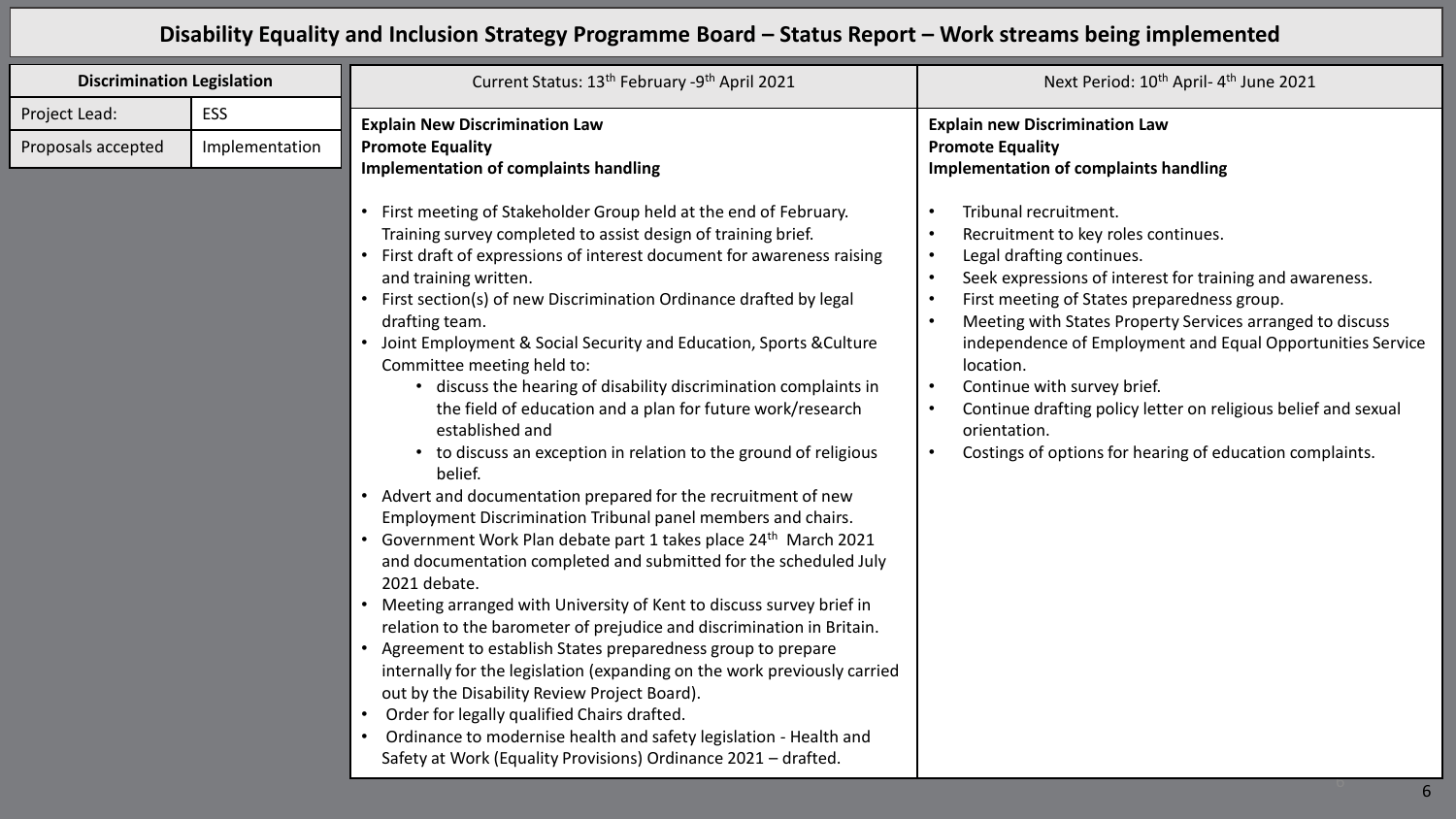| <b>Employment and Equal Opportunities</b><br><b>Service: Expansion and Independence</b> |                | Current Status: 13 <sup>th</sup> February -9 <sup>th</sup> April 2021                                                                                                                                                                 | Next Period: 10 <sup>th</sup> April-4 <sup>th</sup> June 2021                                                                                                                                                                            |
|-----------------------------------------------------------------------------------------|----------------|---------------------------------------------------------------------------------------------------------------------------------------------------------------------------------------------------------------------------------------|------------------------------------------------------------------------------------------------------------------------------------------------------------------------------------------------------------------------------------------|
|                                                                                         |                | <b>Make more independent</b>                                                                                                                                                                                                          | Make more independent                                                                                                                                                                                                                    |
| Project Lead:                                                                           | <b>ESS</b>     | At the moment moving towards a more independent model has been<br>given a lower priority than drafting the legislation, providing education,<br>training and awareness raising, carrying out the prejudice and                        |                                                                                                                                                                                                                                          |
| Proposals accepted                                                                      | Implementation |                                                                                                                                                                                                                                       |                                                                                                                                                                                                                                          |
|                                                                                         |                | discrimination survey and ensuring that both the Employment & Equal<br>Opportunities Service and the Tribunal are ready to handle complaints<br>under the new discrimination Ordinance by 2022.                                       |                                                                                                                                                                                                                                          |
| <b>Capacity Legislation</b>                                                             |                | Current Status: 13 <sup>th</sup> February -9 <sup>th</sup> April 2021                                                                                                                                                                 | Next Period: 10 <sup>th</sup> April-4 <sup>th</sup> June 2021                                                                                                                                                                            |
| Project Lead:                                                                           | <b>HSC</b>     | The Capacity (Bailiwick of Guernsey) Law, 2020 received Royal Assent.<br>$\bullet$<br>An implementation plan for Lasting Powers of Attorney (LPAs) has<br>$\bullet$<br>been developed and agreed by the Committee for Health & Social | Progress implementation of LPAs, to include drafting of the                                                                                                                                                                              |
| <b>RAG Status:</b>                                                                      | Implementation |                                                                                                                                                                                                                                       | proposed Ordinance for further discussion and consultation with<br>key stakeholders in late Q2 2021.                                                                                                                                     |
|                                                                                         |                | Care (CfHSC).<br>Drafting of the Code of Practice has begun.                                                                                                                                                                          | Operational implementation plan for the Protective Authorisation<br>Scheme to be finalised and presented to the CfHSC for approval,<br>by end Q2 2021. This is particularly complex and multi-faceted<br>and will require co-ordination. |
| Framework for people with Dementia                                                      |                | Current Status: 13 <sup>th</sup> February -9 <sup>th</sup> April 2021                                                                                                                                                                 | Next Period: 10 <sup>th</sup> April-4 <sup>th</sup> June 2021                                                                                                                                                                            |
| Project Lead:                                                                           | <b>HSC</b>     | Clinical services remain busy.<br>$\bullet$                                                                                                                                                                                           | • Update each quarter as the work stream is in the implementation                                                                                                                                                                        |
| Framework written                                                                       | Implementation | • No update for this report.                                                                                                                                                                                                          | phase.                                                                                                                                                                                                                                   |
|                                                                                         |                |                                                                                                                                                                                                                                       |                                                                                                                                                                                                                                          |
| <b>Framework for people with Autism</b>                                                 |                | Current Status: 13 <sup>th</sup> February -9 <sup>th</sup> April 2021                                                                                                                                                                 | Next Period: 10 <sup>th</sup> April- 4 <sup>th</sup> June 2021                                                                                                                                                                           |
| Project Lead:                                                                           | <b>HSC</b>     | <b>Children's service</b><br>The Autism Diagnostic Service are currently working on the pathway,<br>referral forms, screening tools and information for children, young                                                               | <b>Children's service</b>                                                                                                                                                                                                                |
| Framework written                                                                       | Implementation |                                                                                                                                                                                                                                       | Assessment work for the children on the waiting list will start at the<br>beginning of May 2021.                                                                                                                                         |
|                                                                                         |                | people and their families and also for referrers.                                                                                                                                                                                     | The Autism Diagnostic Service will provide an update for other<br>services and agencies.                                                                                                                                                 |